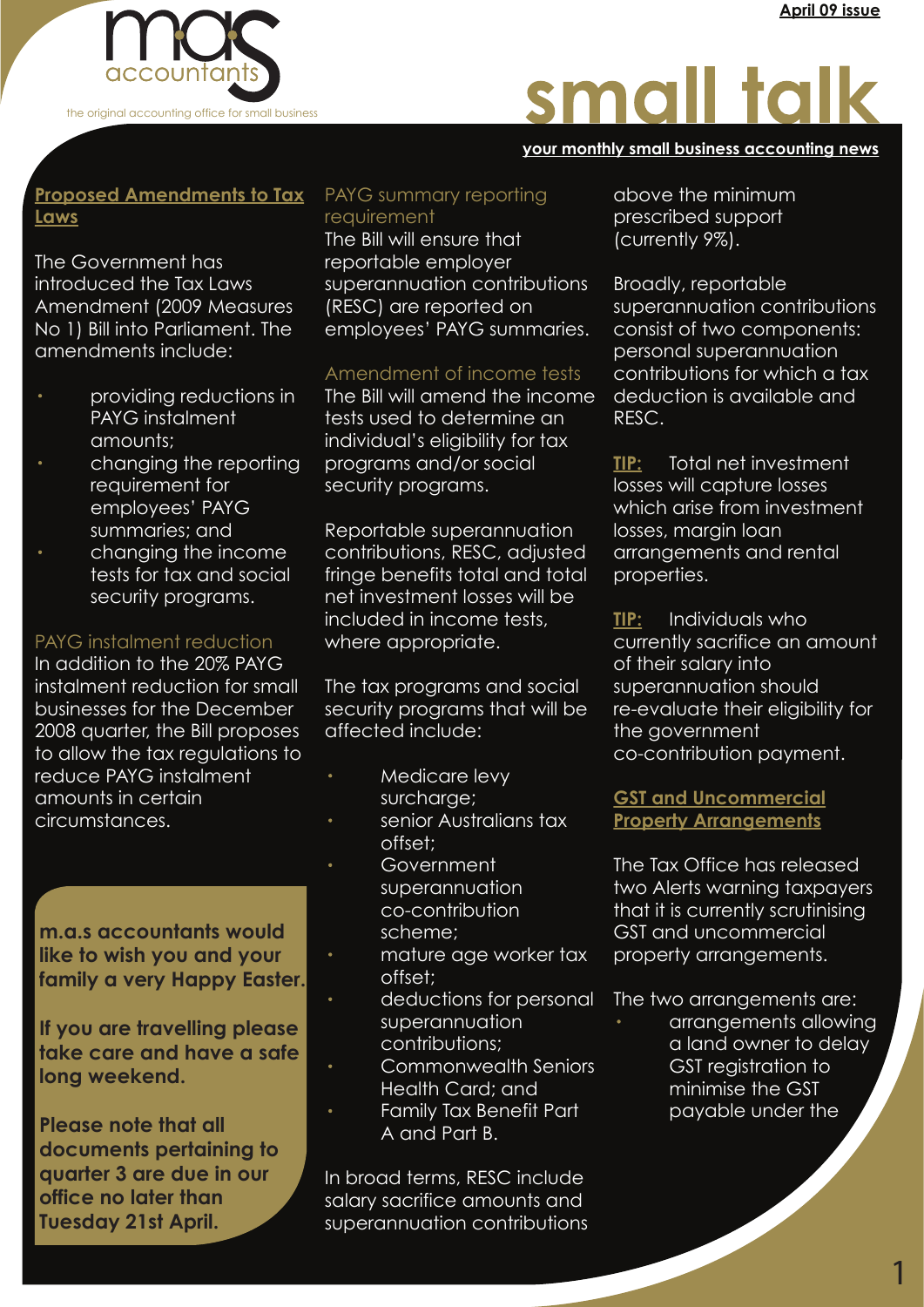

# small talk

**your monthly small business accounting news your monthly small business accounting news your monthly small business accounting news**

 margin scheme, but still claim a full input tax credit (ITC) on the acquisition of construction services from an associate; and

· arrangements in which an entity uses an associate to secure ITCs on the construction of residential premises for lease and defer the corresponding GST liability.

The Tax Office says that these arrangements could give rise to taxation issues, including an entity's entitlement to ITCs and whether the anti-avoidance GST provisions would apply.

## **Personal Services Income Case**

The Administrative Appeals Tribunal has found that a company was not conducting a personal services business (PSB) as it did not satisfy the results test.

Accordingly, the Tribunal held that the income of the company should be attributed to a taxpayer as personal services income (PSI).

If a taxpayer satisfies the results test, the taxpayer will be deemed a PSB and therefore excluded from the PSI regime.

The results test requires the taxpayer to satisfy three conditions:

- the income derived is paid to achieve a specific result or outcome;
- · the taxpayer provides any necessary tools or equipment to do the work; and
	- the taxpayer is liable to rectify any defects in the work.

**TIP:** In determining whether a taxpayer meets the conditions of the results test, it is the economic substance and not the legal substance that is important.

#### **Directors Beware**

A recent decision handed down by the Federal Court ordered the Commissioner to refund payments made by a company when it was insolvent.

The Court also held that the directors of the company at the time of the payments were required to indemnify the Commissioner a percentage of the refund in respect of any loss resulting from the order.

Company directors should be aware of their obligations under the Corporations Act 2001. Where a company is insolvent and makes payments to the

Commissioner, the company's liquidator can apply to a court to have the payments refunded.

However, if the payments are prescribed tax payments contained in the Corporations Act (eg, PAYG withholding amounts), the directors of a company may be required to indemnify the Commissioner against any losses.

### **'Blackhole' Expenses**

In an Interpretative Decision, the Tax Office states that an entity cannot deduct the balance of any 'blackhole' expenses in the income years after the entity stops carrying on a business to which the expenditure relates.

expanding or ceasing its<br>Ind satisfy the results test. The Court also held that the business. For an expense to The Tax Office says that this is because the entity will not exist for those income years. Broadly, 'blackhole' expenses are expenditures incurred by a taxpayer when establishing, expanding or ceasing its business. For an expense to qualify as a 'blackhole' expense, it must not form part of the cost base of an asset, deductible under another provision of the tax laws and expressly made non-deductible.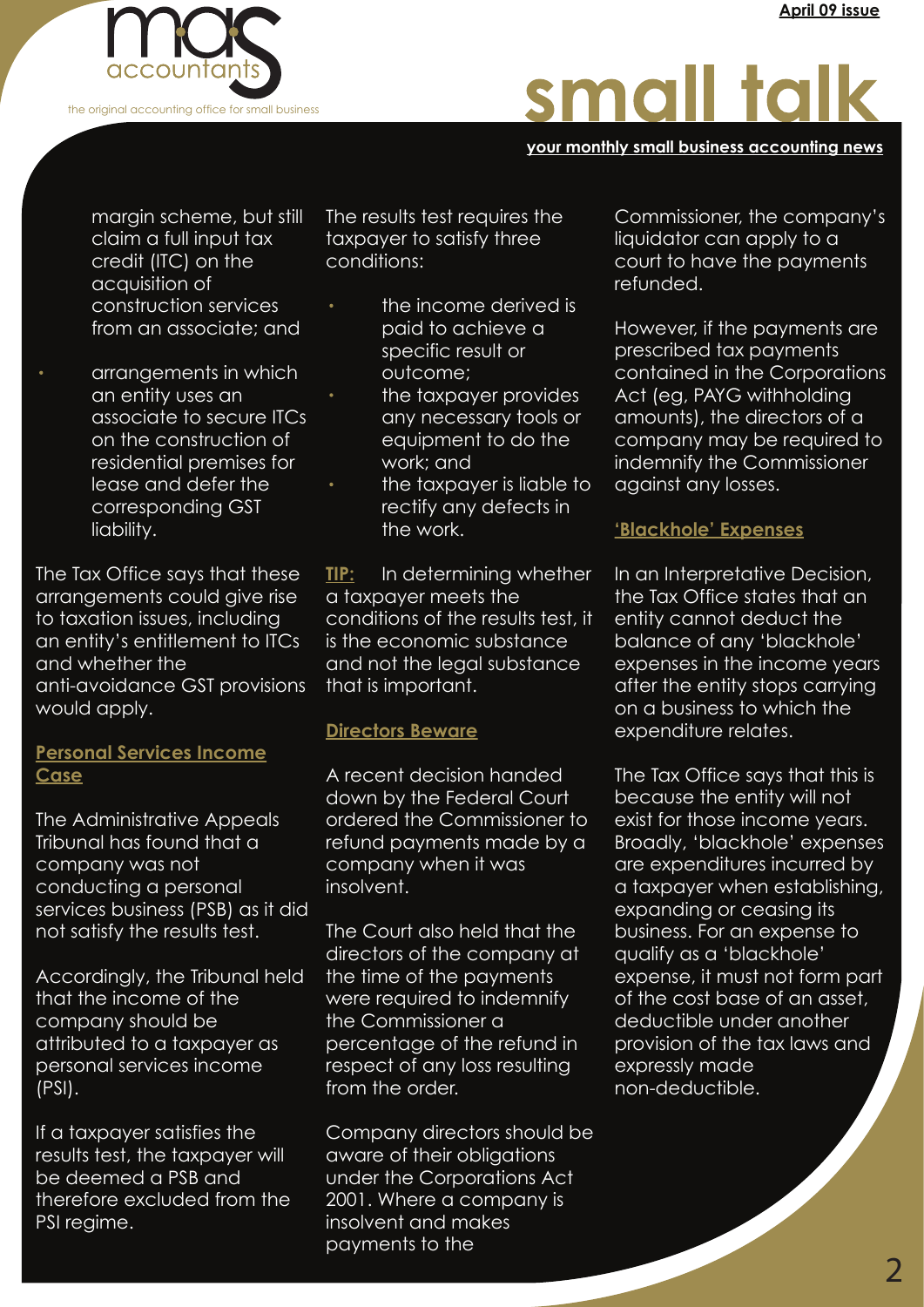

# small talk

#### **your monthly small business accounting news your monthly small business accounting news your monthly small business accounting news**

The deductions for the expenses are spread over five years in equal proportions.

#### **Pension Drawdown Relief**

as at TJUIY OF an Income<br> **Payroll Packages** The Government has announced that it will temporarily suspend the minimum drawdown requirements for account-based annuities and pensions for the second half of the 2008/09 income year (ie 1 January 2009 to 30 June 2009). That is, pensioners are only required to drawdown half of the minimum pension payment for this income year. Pensioners who already have taken half of their minimum payment for 2008/09 means that a further drawdown will not be required until the 2009/10 income year. Broadly, the minimum annual pension drawdown percentage is determined with reference to a pensioner's age and the asset values supporting the pension as at 1 July of an income year.

#### **FBT and Victorian Bushfires Appeal**

The Government has announced that it will amend the FBT legislation from the beginning of the 2008/09 FBT year (ie from 1 April 2008) to ensure that donations to the Victorian bushfires appeal made under salary sacrifice arrangements do not result in an employer incurring an FBT

liability.

Potentially, an FBT liability arises because of the definition of an associate contained in the FBT legislation, which can deem unrelated third parties as an associate of an employee.

Donations collected through an employer's Workplace Giving arrangements do not give rise to FBT liabilities because the donations are from employees' post tax dollars.

# **NEW**

#### **mas accountants packages now online**

Given the vast array of services that mas accountants provides to new and existing businesses, our website now delivers an easy step by step process for clients to choose what they require.

Below is an example of some of our packages that we are providing to clients. Clients can choose from various packages to suit their small business accounting needs.